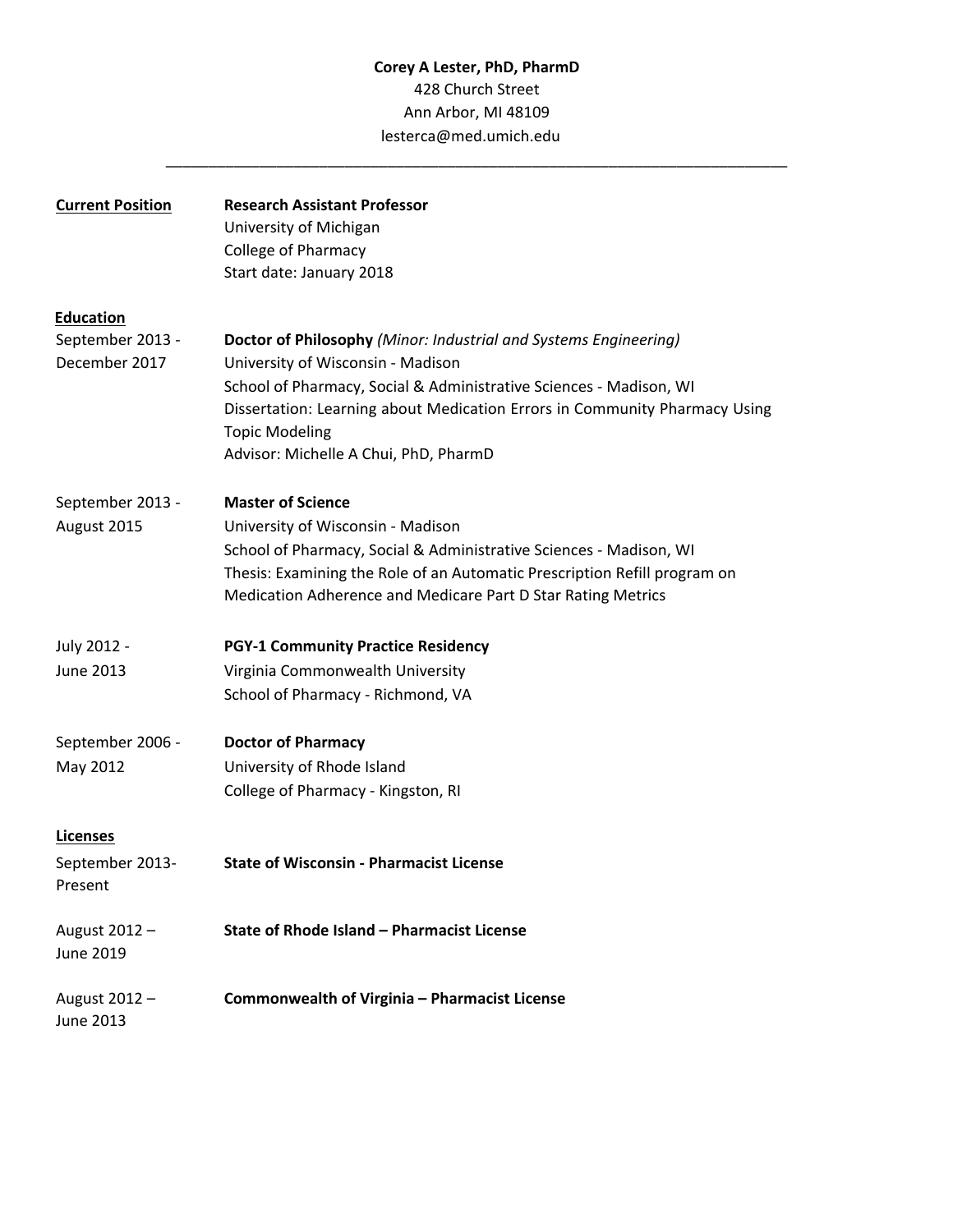## **Research and Scholarly Activities**

## **Peer Review Manuscripts** (\*corresponding author)

[in press]

1. **Lester CA\***, Li J, Ding YT, Yang XJ, Al Kontar R. Performance of an image classification algorithm to predict the medication filled inside a prescription vial. n*pj Digital Medicine*. April 2021.

[published]

- 2. **Lester CA\*,** Ding YT, Li J, Jiang Y, Vydiswaran VGV. Human versus Machine Editing of Electronic Prescription Directions. *J Am Pharm Assoc*. February 2021.
- 3. Compagner C, **Lester CA\***, Dorsch MD. Sentiment Analysis of Online Reviews for Selective Serotonin Reuptake Inhibitors and Serotonin-Norepinephrine Reuptake Inhibitors. *Pharmacy*. January 2021.9(1);27.
- 4. Leino AD, Dorsch MD, **Lester CA.** Changes in Statin Use Among U.S. Adults with Diabetes: A Population-Based Analysis of NHANES 2011-2018. *Diabetes Care*. November 2020.
- 5. **Lester CA\***, Coe AB, Dorsch MD, Farris KB, Flynn AJ. A learning pharmacy practice enabled by the pharmacists patient care process. *J Am Pharm Assoc*. April 2020
- 6. Zheng Y, Jiang Y, Dorsch MD, Ding YT, Vydiswaran VGV, **Lester CA\*.** Work effort, readability, and quality of pharmacy transcription of patient directions from electronic prescriptions: a retrospective observational cohort analysis. *BMJ Qual Saf*. April 2020.
- 7. **Lester CA\***[, Tu L, Ding Y, Flynn AJ. Detecting Potential Medication Selection Errors during Outpatient Pharmacy](http://paperpile.com/b/6kKmoN/dLFt)  [Processing of Electronic Prescriptions with the RxNorm Application Programming Interface.](http://paperpile.com/b/6kKmoN/dLFt) *JMIR Med Inform*. [February 2020. doi:10.2196/16073.](http://paperpile.com/b/6kKmoN/dLFt)
- 8. Dorsch MP, **Lester CA**[, Ding Y, Joseph M, Brook RD. Effects of Race on Statin Prescribing for Primary Prevention With](http://paperpile.com/b/6kKmoN/gYwg)  [High Atherosclerotic Cardiovascular Disease Risk in a Large Healthcare System.](http://paperpile.com/b/6kKmoN/gYwg) *J Am Heart Assoc*. [2019;8\(22\):e014709. doi:10.1161/JAHA.119.014709.](http://paperpile.com/b/6kKmoN/gYwg)
- 9. **Lester CA\***[, Wang M, Vydiswaran VGV. Describing the patient experience from Yelp reviews of community](http://paperpile.com/b/6kKmoN/zNQt)  pharmacies. *J Am Pharm Assoc*[. 2019;59\(3\):349-355. doi:](http://paperpile.com/b/6kKmoN/zNQt)[10.1016/j.japh.2019.02.004.](http://dx.doi.org/10.1016/j.japh.2019.02.004)
- 10. Ashfaq HA, **Lester CA**[, Ballouz D, Errickson J, Woodward MA. Medication Accuracy in Electronic Health Records for](http://paperpile.com/b/6kKmoN/1Bj3)  [Microbial Keratitis.](http://paperpile.com/b/6kKmoN/1Bj3) *JAMA Ophthalmol*. May 2019. doi[:10.1001/jamaophthalmol.2019.1444.](http://dx.doi.org/10.1001/jamaophthalmol.2019.1444)
- 11. **Lester CA\***[, Kessler JM, Modisett T, Chui MA. A text mining analysis of medication quality related event reports from](http://paperpile.com/b/6kKmoN/r27q)  community pharmacies. *Res Social Adm Pharm*[. 2019;15\(7\):845-851. doi:](http://paperpile.com/b/6kKmoN/r27q)[10.1016/j.sapharm.2018.09.013.](http://dx.doi.org/10.1016/j.sapharm.2018.09.013)
- 12. Reddy A, **Lester CA**[, Stone JA, Holden RJ, Phelan CH, Chui MA. Applying participatory design to a pharmacy system](http://paperpile.com/b/6kKmoN/vbqZ)  intervention. *Res Social Adm Pharm*[. November 2018. doi:](http://paperpile.com/b/6kKmoN/vbqZ)[10.1016/j.sapharm.2018.11.012.](http://dx.doi.org/10.1016/j.sapharm.2018.11.012)
- 13. Abebe E, Stone JA, **Lester CA**[, Chui MA. Quality of Handoffs in Community Pharmacies.](http://paperpile.com/b/6kKmoN/z5m3) *J Patient Saf*. April 2017. [doi:](http://paperpile.com/b/6kKmoN/z5m3)[10.1097/PTS.0000000000000382.](http://dx.doi.org/10.1097/PTS.0000000000000382)
- 14. Stone JA, **Lester CA**[, Aboneh EA, Phelan CH, Welch LL, Chui MA. A preliminary examination of over-the-counter](http://paperpile.com/b/6kKmoN/dXBL)  [medication misuse rates in older adults.](http://paperpile.com/b/6kKmoN/dXBL) *Res Social Adm Pharm*. 2017;13(1):187-192. [doi:10.1016/j.sapharm.2016.01.004.](http://paperpile.com/b/6kKmoN/dXBL)
- 15. **Lester CA\***[, Look KA, Chui MA. Is the Currently Used Prescription Adjudication Date a Good Proxy for Calculating](http://paperpile.com/b/6kKmoN/96RR)  [Medication Refill Adherence?](http://paperpile.com/b/6kKmoN/96RR) *J Manag Care Spec Pharm*. 2016;22(11):1311-1317. [doi:10.18553/jmcp.2016.22.11.1311.](http://paperpile.com/b/6kKmoN/96RR)
- 16. **Lester CA\***[, Mott DA, Chui MA. The Influence of a Community Pharmacy Automatic Prescription Refill Program on](http://paperpile.com/b/6kKmoN/liRP)  [Medicare Part D Adherence Metrics.](http://paperpile.com/b/6kKmoN/liRP) *J Manag Care Spec Pharm*. 2016;22(7):801-807. [doi:10.18553/jmcp.2016.22.7.801.](http://paperpile.com/b/6kKmoN/liRP)
- 17. **Lester CA\***[, Chui MA. The prescription pickup lag, an automatic prescription refill program, and community](http://paperpile.com/b/6kKmoN/i2tU)  pharmacy operations. *J Am Pharm Assoc*[. 2016;56\(4\):427-432. doi:](http://paperpile.com/b/6kKmoN/i2tU)[10.1016/j.japh.2016.03.010.](http://dx.doi.org/10.1016/j.japh.2016.03.010)
- 18. Aboneh EA, Look KA, Stone JA, **Lester CA**[, Chui MA. Psychometric properties of the AHRQ Community Pharmacy](http://paperpile.com/b/6kKmoN/jtmi)  [Survey on Patient Safety Culture: a factor analysis.](http://paperpile.com/b/6kKmoN/jtmi) *BMJ Qual Saf*. 2016;25(5):355-363. doi[:10.1136/bmjqs-2015-](http://dx.doi.org/10.1136/bmjqs-2015-004001) [004001](http://dx.doi.org/10.1136/bmjqs-2015-004001)[.](http://paperpile.com/b/6kKmoN/jtmi)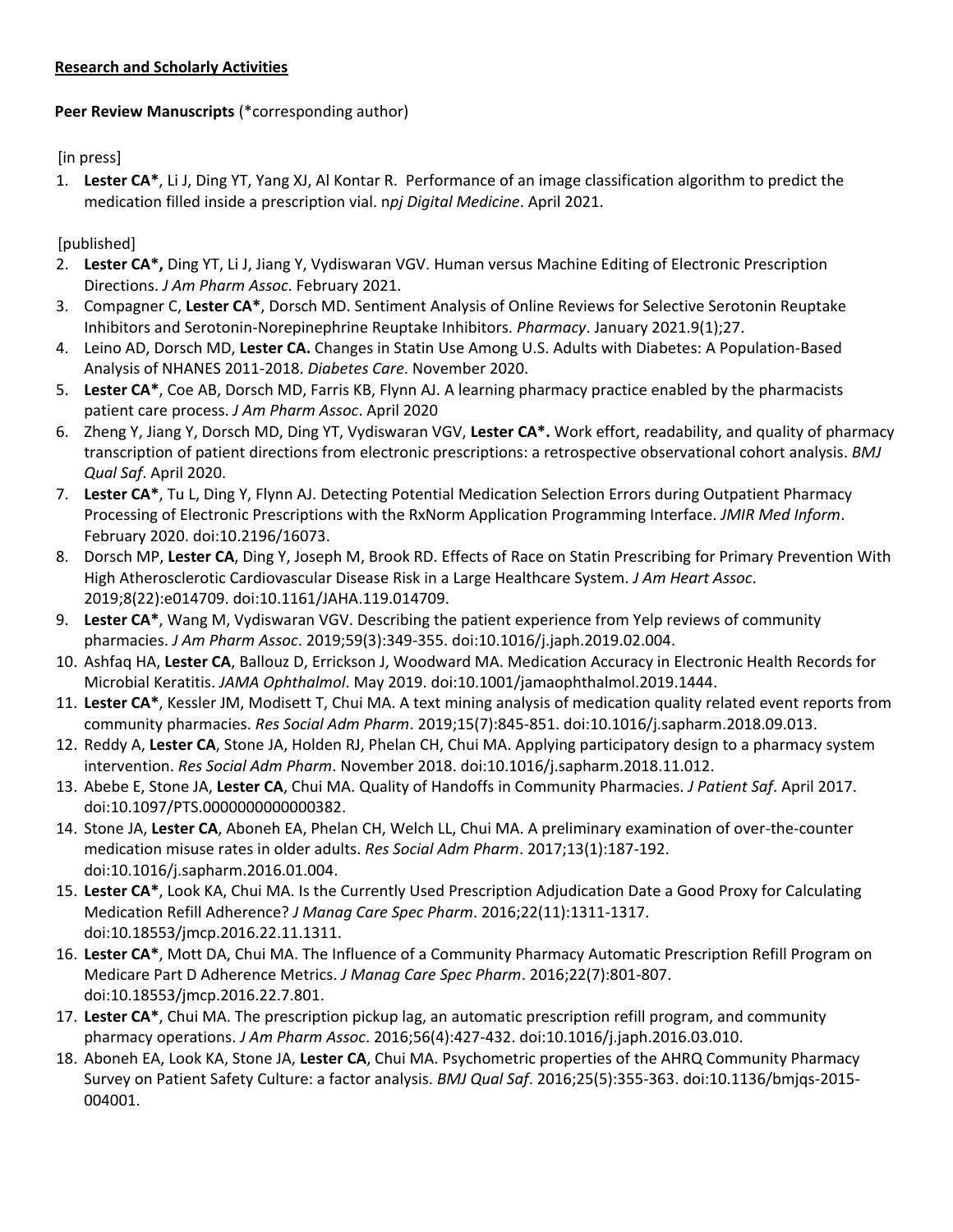- 19. **Lester CA\***[, Chui MA. Using link analysis to explore the impact of the physical environment on pharmacist tasks.](http://paperpile.com/b/6kKmoN/BXQY) *Res Social Adm Pharm*[. 2016;12\(4\):627-632. doi:](http://paperpile.com/b/6kKmoN/BXQY)[10.1016/j.sapharm.2015.09.011.](http://dx.doi.org/10.1016/j.sapharm.2015.09.011)
- 20. **Lester CA\***[, Helmke JL, Kaefer TN, Moczygemba LR, Goode J-VR. Integrating Components of Medication Therapy](http://paperpile.com/b/6kKmoN/FduN)  [Management Services into Community Pharmacy Workflow.](http://paperpile.com/b/6kKmoN/FduN) *1*. 2014;5(2). doi[:10.24926/iip.v5i2.340.](http://dx.doi.org/10.24926/iip.v5i2.340)

### **Peer-review Proceedings**

21. Li J, **Lester CA**, Zhao X, Ding YT, Jiang Y, Vydiswaran VGV. PharmMT: A Neural Machine Translation Approach to Simplify Prescription directions. *Findings of the 2020 Conference on Empirical Methods in Natural Language Processing.* Association for Computational Linguistics. 2020:2785:96.

### **Research grants**

## *[under review]*

1. Preventing medication dispensing errors in pharmacy practice with interpretable machine intelligence Project sponsor: NIH National Library of Medicine [R01] Dates: 2021 – 2025 Amount: \$1,460,444 Role: Contact PI (20% salary support)

MPIs: Raed Al Kontar, Jessie Xi Yang Impact: 23

Percentile: 6%

Percentile: 5%

2. Improving Patient Safety of Electronic Prescription Directions with Human-Artificial Intelligence Collaboration Project sponsor: NIH National Library of Medicine [R01] Dates: 2021 – 2025 Amount: \$1,491,701 Role: Contact PI (23.5% salary support) MPI: Vinod Vydiswaran Impact: 21

## *[funded]*

- 3. Evaluating Medication Descriptions and Directions for Quality Issues on Electronic Prescription Project sponsor: Surescripts, Inc. Dates: 2021 Amount: \$72,208 Role: PI (10% salary support) Co-I: Allen Flynn, Vinod Vydiswaran
- 4. Enhancing Mental Healthcare through Mobile Technology Project sponsor: Precision Health Initiative, University of Michigan Dates: 2019 – 2021 Amount: \$300,000 Role: co-I (10% salary support) PI: Bohnert / Sen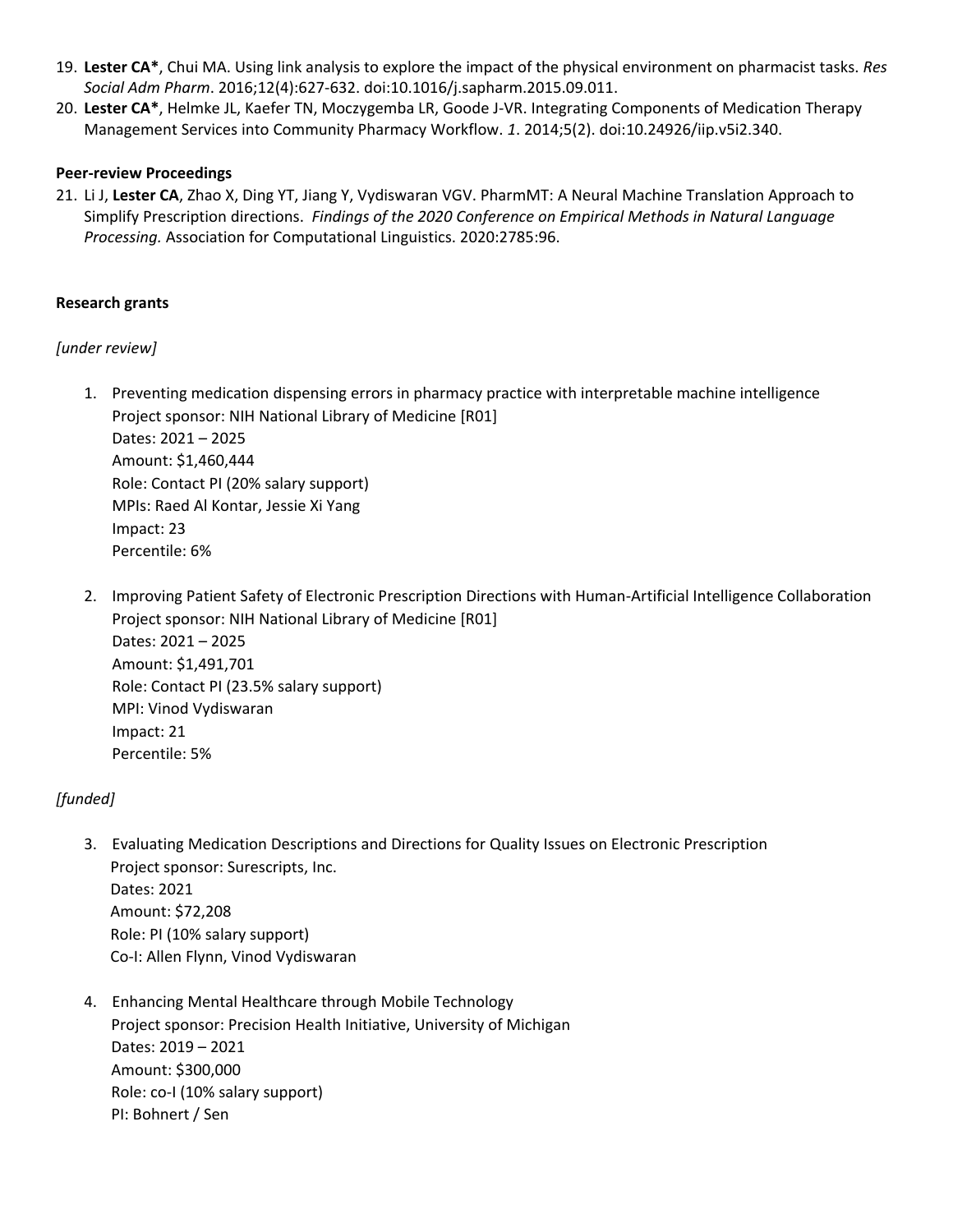- 5. Development of an algorithm to automatically transcribe electronic prescription directions in the pharmacy. Project sponsor: U-M MCubed 3.0 Dates: 2019 – 2021 Amount: \$60,000 Role: Contact PI Co-PI: Vinod Vydiswaran, Yun Jiang
- 6. Identification of Patients with Familial Hypercholesterolemia in the University of Michigan Electronic Medical Records System. Project sponsor: Amgen, Inc. Dates: 2018 – 2019 Amount: \$187,037 Role: co-PI (15% salary support) Co-PI: Michael Dorsch

## *[not funded]*

- 7. Individual Answers to Drug Therapy Questions at Scale with a Medication Knowledge Engine Project sponsor: New Innovator Award, NIH Office of the Director Dates: 2021 - 2026 Amount: \$2,340,000 Role: PI
- 8. Precision Feedback to Recover from Dispensing Errors at Outpatient Pharmacies. Project sponsor: Agency for Healthcare Research and Quality [R01] Dates: 2021 - 2026 Amount: \$1,943,162 Role: Contact PI Co-PI: Zach Landis-Lewis
- 9. Getting the Meds Right: Human-Machine Learning Teams to Improve Medication Safety. Project sponsor: NIH / U-M MICHR [KL2] Dates: 2020 - 2022 Amount: \$271,074 Role: PI
- 10. Human-in-the-loop Anomaly Detection to Prevent Incorrect Prescription Medication Dispensing Project sponsor: Michigan Institute for Data Science, University of Michigan Dates: 2019 - 2020 Amount: \$87,883 Role: Contact PI Co-PI: Raed Al Kontar
- 11. Improving Medication Safety and Decreasing Pharmacist Workload through a Pill Recognition Algorithm for Prescription Verification. Project Sponsor: Microsoft, Inc. Dates: 2019 - 2020 Amount: \$100,000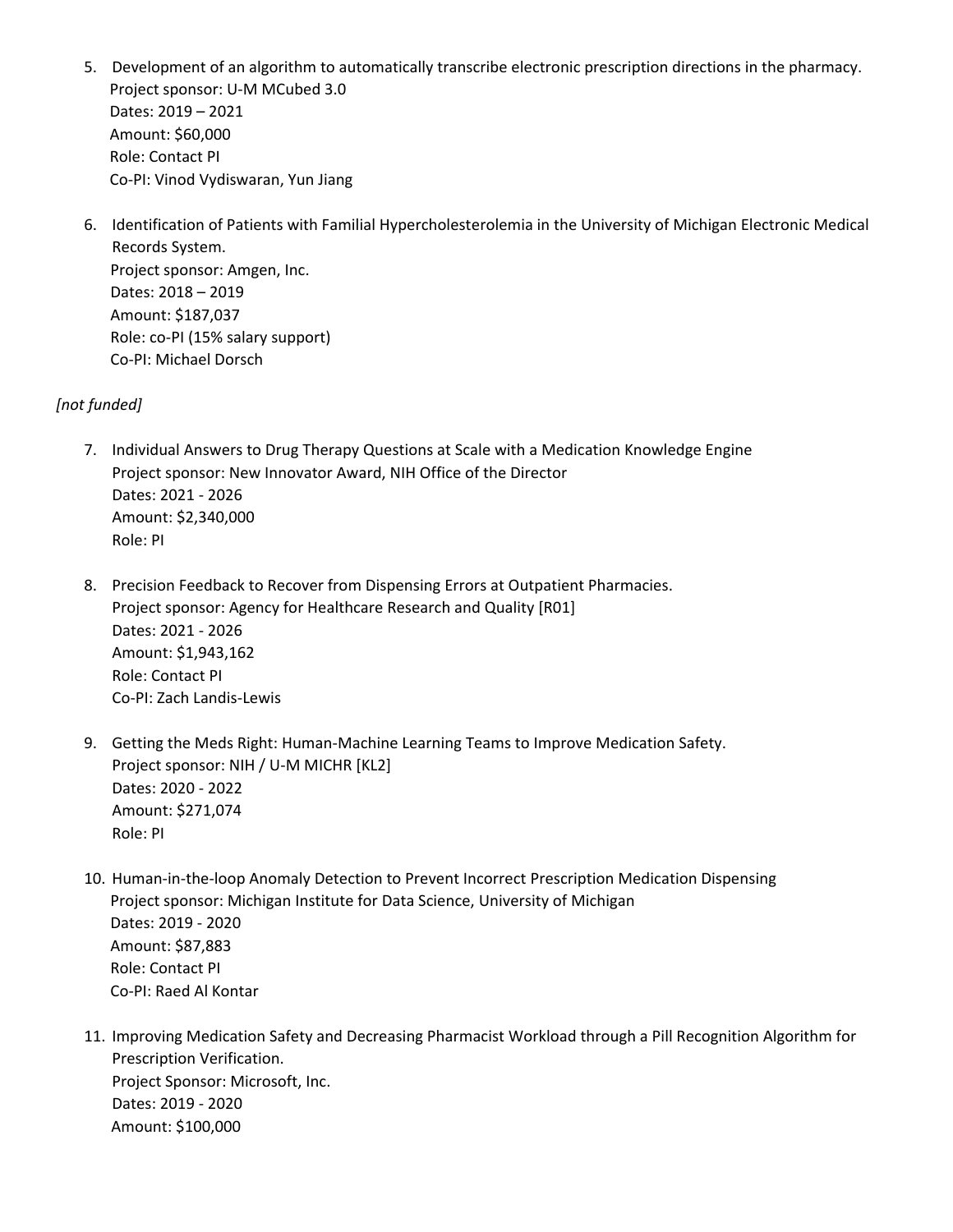Role: PI

- 12. The Financial and Therapeutic Impact of Generic Drug Shortages on Patients and Retail Pharmacies. Project sponsor: Bruce Kutinsky Dates: 2019 - 2020 Amount: \$100,000 Role: PI
- 13. FIX-MEDS: Finding Implementation Strategies to Improve Comprehensive Medication Review after Critical Illness.

Project sponsor: NIH National Institute of Aging [R21] Dates: 2018 - 2021 Amount: \$433,062 Role: co-I PI: Antoinette B Coe

14. Patient Self-Reporting and Clinical Management of Adverse Effects of Oral Anticancer Agents Project sponsor: NIH National Cancer Institute [R21] Dates: 2018 - 2021 Amount: \$429,000 Role: co-I PI: Yun Jiang

#### **Invited presentations**

- 1. **Lester CA.** Technology audit to identify potential medication dispensing errors using the RxNorm API. Lunch and Learn Seminar Series. University of Michigan, Department of Industrial and Operations Engineering, College of Engineering. October 2019.
- 2. **Lester CA**. Retooling medication use systems with computable knowledge in mind. Microsoft Corporation. March 2019.
- 3. **Lester CA**. Human Factors and Cognitive Engineering: A Pharmacist's Perspective on Medication Use. Center for Healthcare Engineering and Patient Safety, College of Engineering, University of Michigan, Ann Arbor, MI. November 2018.
- 4. **Lester CA**. Evaluating the Patient Experience at Community Pharmacies using Yelp! Reviews. TED Talk, American Pharmacists Association Annual Meeting, San Francisco, CA. March 2017.
- 5. **Lester CA**. Taken with a Grain of Salt: Adherence Metrics in Managed Care. Invited Speaker, Academy of Managed Care Pharmacy Student Chapter, UW-Madison. November 2016.
- 6. **Lester CA**. Using Yelp! Reviews to Mine the Patient Experience at Community Pharmacies. 2016 Midwest Social and Administrative Pharmacy Conference – University of Michigan, Ann Arbor, MI. August 2016.
- 7. **Lester CA**. Exploring the Effect of an Automatic Prescription Refill Program on Medication Adherence and Medicare Part D Star Ratings. 2014 Midwest Social and Administrative Sciences Conference – Purdue University, West Lafayette, IN. July 2014.
- 8. **Lester, CA.** Integrating Components of Medication Therapy Management Services into Community Pharmacy Workflow. 2013 Eastern States Pharmacy Conference – Hershey, PA. May 2013.
- 9. **Lester, CA.** Patient-Centered Communication through Motivational Interviewing. Richmond Pharmacists Association and Virginia Health Quality Center meetings – Richmond, VA. November 2012 and April 2013.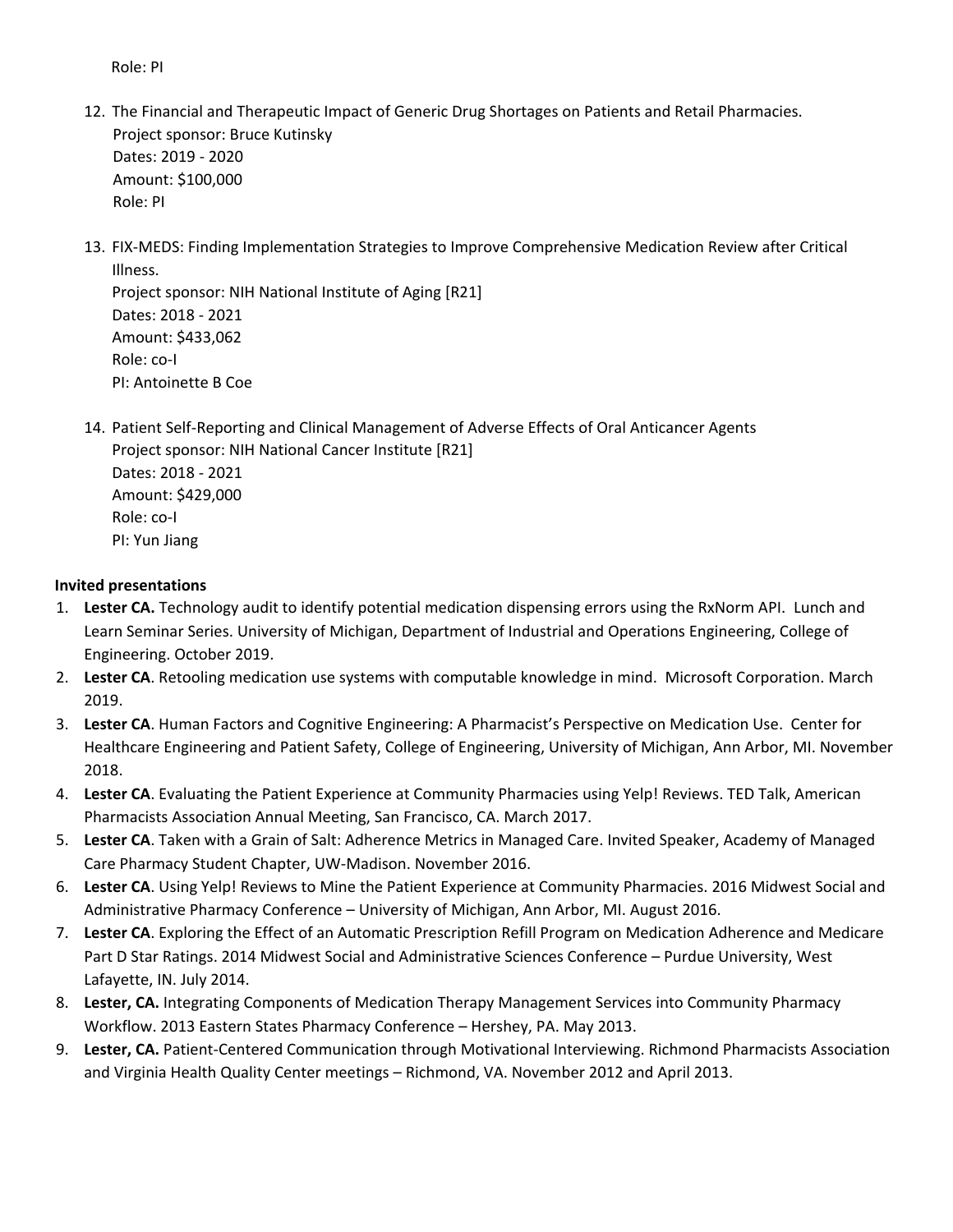## **Talking Poster**

- 1. **Lester CA**. Evaluating Medication Error Reports from Retail Pharmacies using Topic Modeling. Academy of Computational Linguistics, Doctoral Consortium – Austin, TX. November 2016
- 2. **Lester CA**, Chui MA. Using Link Analysis to Explore the Impact of the Physical Environment on Pharmacist Tasks. 2015 American Pharmacists Association Annual Meeting – San Diego, CA. March 2015

# **Oral Poster**

- 1. **Lester CA**, Ateya M, Ding YT, Marshall V. An Investigation of the medication indication on outpatient prescriptions at an academic medical center. American Pharmacists Association Annual Meeting. Seattle, WA. March 2019.
- 2. **Lester CA**, Stone JA, Reddy A, Chui MA. Participatory Design: An Effective Approach to Designing a Patient-Centered Intervention to Improve Over-the-Counter Medication Safety for Older Adults. Academy Health Annual Research Meeting. June 2017.
- 3. Scott CP, Shah MN, Batt R, **Lester CA**, Patterson B. Opioid Prescriptions at Emergency Department Discharge for Back Pain are Associated with Lower Revisit Rates at 3,9, and 30 Days. Society for Academic Emergency Medicine - Orlando, FL. May 2017
- 4. **Lester CA**, Look KA, Chui MA. Is the Currently Used Prescription Adjudication Date a Good Proxy for Calculating Medication Refill Adherence? Academy Health Annual Research Meeting – Boston, MA. June 2016
- 5. **Lester CA**, Mott DA, Chui MA. The Influence of a Community Pharmacy Automatic Prescription Refill Program on Medicare Part D Adherence Metrics. Academy of Managed Care Pharmacy Annual Meeting – San Francisco, CA. April 2016. *Silver Medal*
- 6. Chui MA, **Lester CA**, Stone JA, Aboneh EA. Systems Approach to Medication Safety (SAMS). Human Factors and Ergonomics Annual Meeting - Chicago, IL. November 2014.
- 7. **Lester CA**, Chui MA, Helmke JL, Kaefer TN, Moczygemba TR, Goode JR. Implementing Work System Re-design to Improve Patient-Provider Communication. Human Factors and Ergonomics Healthcare Symposium - Chicago, IL. April 2014.
- 8. **Lester CA,** McLaurin E, Enos H, Freitag A, Carayon, P. Job Analysis and Re-Design of the Registered Nurse Position at a Pediatric Neurology Clinic. I-Practise Industrial Engineering Conference - Madison, WI. March 2014.
- 9. **Lester CA,** Helmke JL, Kaefer TN, Moczygemba LR, Goode JR. Integrating Components of Medication Therapy Management into Community Pharmacy Workflow. American Pharmacists Association Annual Meeting - Los Angeles, CA. March 2014.

# **Teaching Experience**

**Course Coordinator.** Pharmacy Informatics Research. CPTS 832. Clinical Pharmacy and Translational Sciences Doctoral Curriculum. University of Michigan, College of Pharmacy. Winter 2019, Winter 2020, Winter 2021.

**Course Coordinator.** Research Seminar. CPTS 850. Clinical Pharmacy and Translational Sciences Doctoral Curriculum. University of Michigan, College of Pharmacy. Winter 2021

**Dissertation Committee Member**. Doctoral student: Chinwe Eze. Clinical Pharmacy and Translational Sciences Doctoral Curriculum. University of Michigan, College of Pharmacy. Fall 2019-current

**Faculty Advisor**. Independent Study. P470. Clinical Pharmacy and Translational Sciences Doctoral Curriculum. University of Michigan, College of Pharmacy. Fall 2019.

Student: Liyun Tu, BS EECS [*accepted to Carnegie Mellon University MS in Data Science*]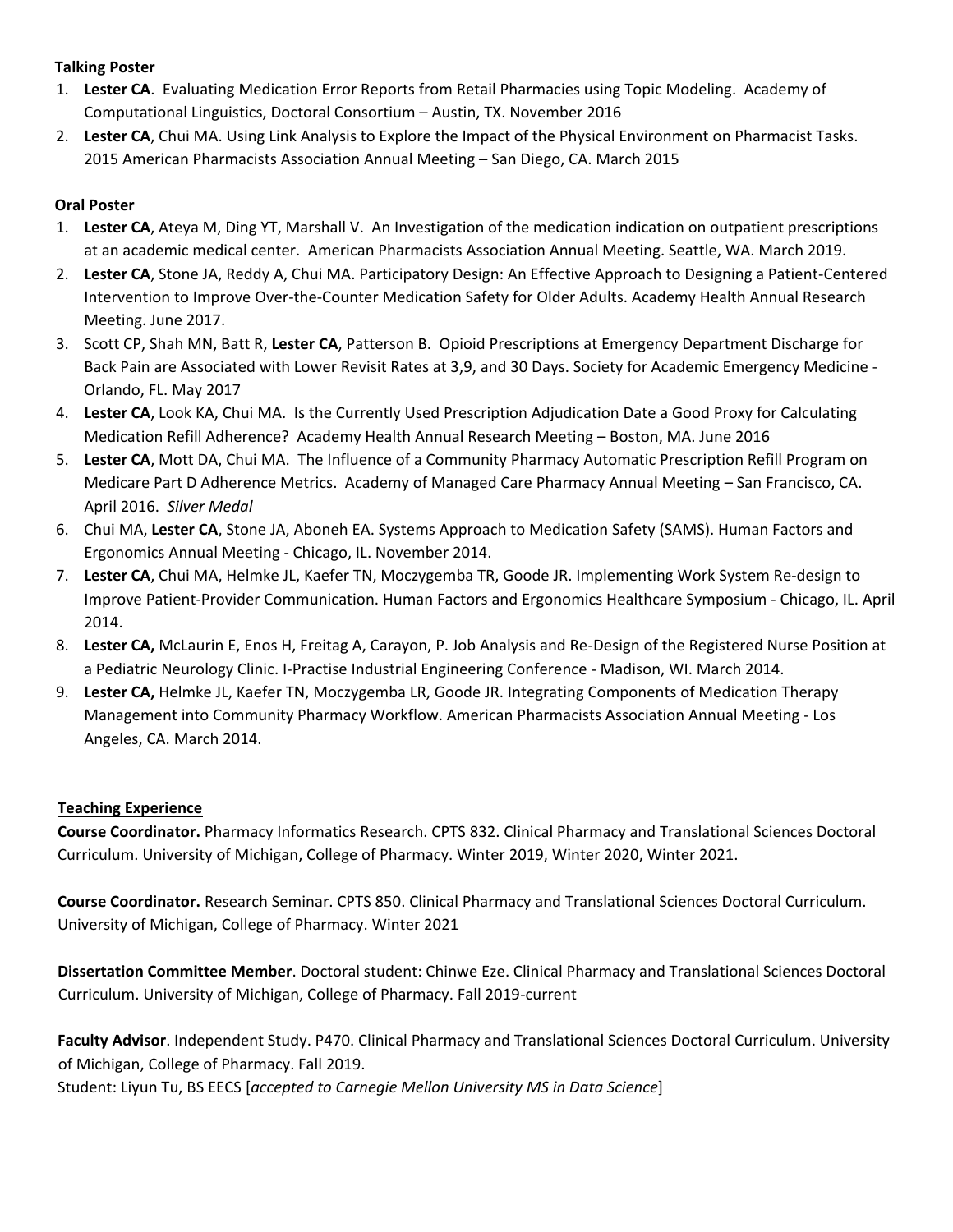**Faculty Advisor.** PharmD Student Seminar. P730. Doctor of Pharmacy Curriculum. University of Michigan, College of Pharmacy. Fall 2018, Fall 2019. [6 students]

**Faculty Advisor.** PharmD Investigation. Doctor of Pharmacy Curriculum. Winter 2021 Student: Kimberly Bottenberg, Class of 2023.

**Lecturer.** Introduction to Pharmacy Research Seminar. P212. Bachelor of Science in Pharmaceutical Sciences Curriculum. Winter 2019.

## **Professional Employment Experience**

- 1. **Clinical Data Scientist**  Hometown Pharmacy; Rio, WI (August 2017-November 2018)
- 2. **Research Project Assistant -** Systems Approach to Medication Safety Lab, University of Wisconsin-Madison, School of Pharmacy; Madison, WI (January 2015 –Present)
- 3. **Graduate Teaching Assistant** Social and Administrative Sciences, University of Wisconsin Madison, School of Pharmacy (September 2013 – Present)
- 4. **Pharmacist -** Hometown Pharmacy; Cottage Grove, WI (December 2013 Present)
- 5. **Pharmacist -** Rhode Island Village Specialty Pharmacy; Lincoln, RI (June 2013 August 2013)
- 6. **Pharmacist –** Bremo Pharmacy; Richmond, VA (July 2012 June 2013)
- 7. **Clinical Instructor** Virginia Commonwealth University, School of Pharmacy; Richmond, VA (January 2013 May 2013)

## **Professional Service**

- 1. Medication safety response team member, Ontario College of Pharmacists (2019-2020)
- 2. Peer Reviewer, American Medical Informatics Association, Clinical Informatics (January 2019-present)
- 3. Peer Reviewer, Academy for Computational Linguistics Doctoral Consortium (May 2017-present)
- 4. Peer Reviewer, Research in Social and Administrative Pharmacy (2018 present)
- 5. Peer Reviewer, Journal of the American Pharmacists Association (May 2016 present)
- 6. UW-Madison School of Pharmacy, Climate Change Committee (September 2015 May 2016)
- 7. Post-graduate Committee Member, American Pharmacists Association (March 2014 March 2016)

# **Honors and Awards**

- 1. Top paper, 2020 in BMJ Quality and Safety
- 2. Joseph Wiederholt Wisconsin Distinguished Graduate Student Fellowship (2016-17) \$24,810
- 3. National Science Foundation Travel Grant, Academy for Computational Linguistics, Empirical Methods on Natural Language Processing Conference – Doctoral Consortium. Austin, TX (November 2016) - \$1,200
- 4. Best Graduate Student Research, 2016 Mid-West Social and Administrative Pharmacy, C.R.A.P. Award *Finalist*
- 5. Student Research Travel Grant Conference Presentation, UW-Madison Graduate School (Spring 2016) \$600
- 6. Joseph Wiederholt Research Travel Award, UW-Madison School of Pharmacy (Spring 2014, Spring 2015, Spring 2016, Spring 2017) - \$1,000 each
- 7. 1<sup>st</sup> place Robert A. Ratner Senior Design Project Competition, UW-Madison Industrial and Systems Engineering Department (December 2013) - \$1,600
- 8. NCPA Pruitt-Schutte Community Pharmacy Business Plan Competition Participant (Spring 2011)
- 9. Norman A. Campbell Pharmacy Scholarship, University of Rhode Island (Fall 2010)
- 10. 2<sup>nd</sup> place Dean's Professional Challenge, Team Covenant (May 2009)
- 11. University of Rhode Island Dean's List (Fall 2006, Spring 2008, Fall 2012, Spring 2012)
- 12. University of Rhode Island Centennial Scholar (September 2006 May 2011) \$16,000
- 13. Phi Eta Sigma Freshman Honors Society (January 2007)